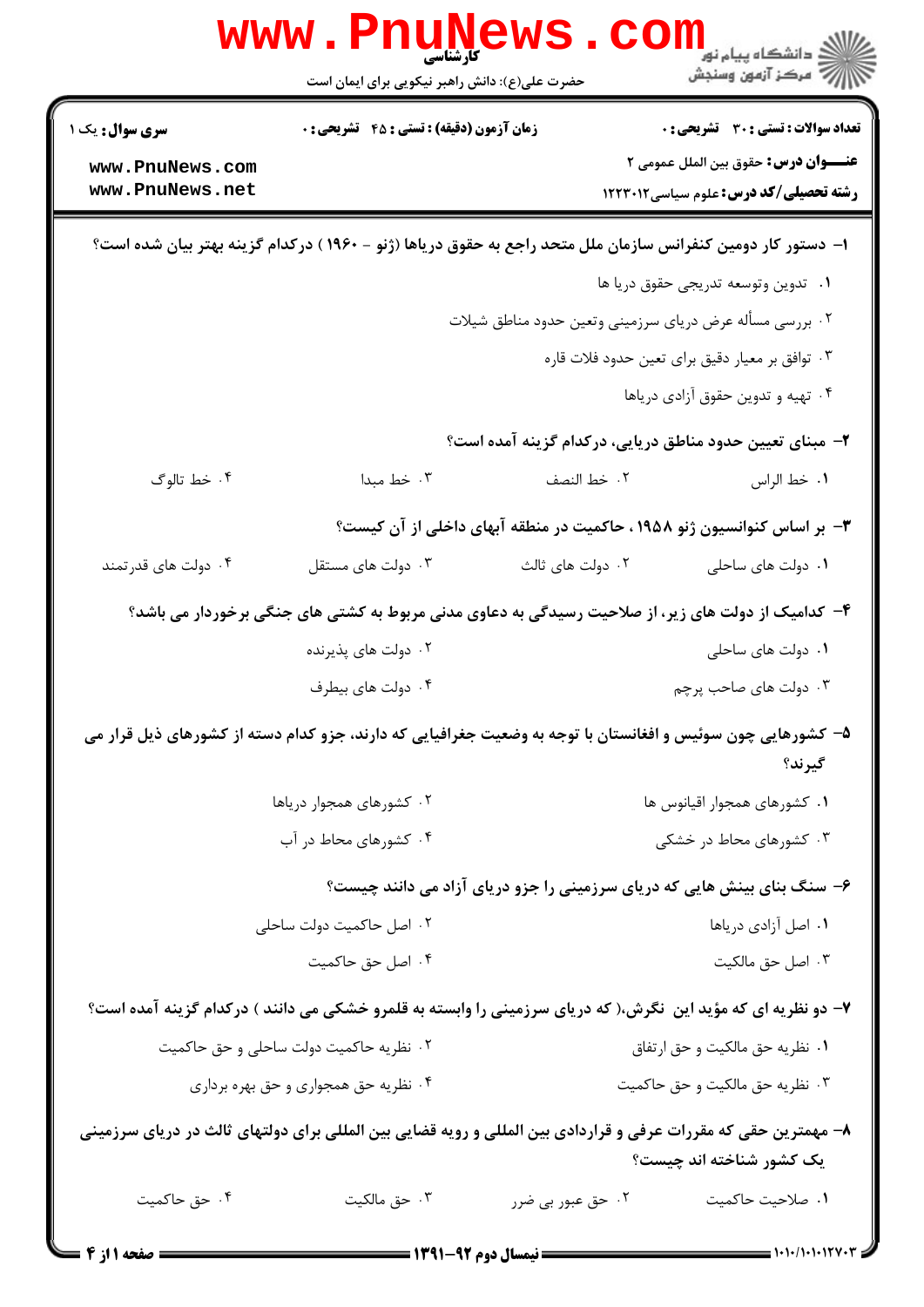|                                                                                                                                                                | <b>www.Pnunews</b><br>حضرت علی(ع): دانش راهبر نیکویی برای ایمان است |                                                                                              | \<br>﴿ دانشگاه پیام نور<br>﴿ مرکز آزمهن وسنجش |  |
|----------------------------------------------------------------------------------------------------------------------------------------------------------------|---------------------------------------------------------------------|----------------------------------------------------------------------------------------------|-----------------------------------------------|--|
| زمان آزمون (دقیقه) : تستی : 45 آتشریحی : 0<br><b>سری سوال : ۱ یک</b>                                                                                           |                                                                     |                                                                                              | <b>تعداد سوالات : تستي : 30 ٪ تشريحي : 0</b>  |  |
| www.PnuNews.com<br>www.PnuNews.net                                                                                                                             |                                                                     | <b>عنـــوان درس:</b> حقوق بین الملل عمومی ۲<br><b>رشته تحصیلی/کد درس:</b> علوم سیاسی ۱۲۲۳۰۱۲ |                                               |  |
| ۹- بخشی از دریا در مجاورت دریای سرزمینی که در آن دولت ساحلی نظارت لازم را به منظور اعمال قوانین گمرکی ، مالی ،<br>بهداشتی و مهاجرتی بعمل می آورد اطلاق می شود؟ |                                                                     |                                                                                              |                                               |  |
| ۰۴ منطقه نظارت                                                                                                                                                 | ۰۳ دریای آزاد                                                       | ۰۲ دریای سرزمینی                                                                             | ۰۱ آبهای داخلی                                |  |
| +ا– شناسایی منطقه ای به نام « منطقه انحصاری اقتصادی» به عرض ۲۰۰ مایل دریایی از خط مبدا از ابداعات کدام کنفرانس<br>بود؟                                         |                                                                     |                                                                                              |                                               |  |
| ۰۲ کنفرانس دوم حقوق دریاها                                                                                                                                     |                                                                     | ٠١ كنفرانس سوم حقوق درياها                                                                   |                                               |  |
|                                                                                                                                                                | ۰۴ کنفرانس چهارم حقوق دریا ها                                       |                                                                                              | ۰۳ کنفرانس اول حقوق دریاها                    |  |
|                                                                                                                                                                |                                                                     | 1۱– تکالیف دولتهای ساحلی در منطقه انحصاری اقتصادی چیست؟                                      |                                               |  |
|                                                                                                                                                                | ۲. تحقیقات علمی دریای                                               |                                                                                              | ٠١. ايجاد جزاير مصنوعي                        |  |
|                                                                                                                                                                | ۰۴ مبارزه با آلودگی محیط زیست                                       | ۰۳ رعايت حقوق دولتهاى ثالث                                                                   |                                               |  |
|                                                                                                                                                                |                                                                     | ۱۲- گرایش جدید در ماهیت حقوقی دریای آزاد بر کدام نظریه ها تکیه دارد؟                         |                                               |  |
|                                                                                                                                                                | ۰۲ نظریه مال مشاع،مشترک، بلا صاحب                                   | ۰۱ نظریه قانون مندی،معقولیت،مصالحه عامه                                                      |                                               |  |
| ۰۴ نظریه مصالحه مشترک،معقولیت،مال بلا صاحب                                                                                                                     |                                                                     | ٠٣ نظريه مال بلا صاحب،معقوليت،مقبوليت                                                        |                                               |  |
|                                                                                                                                                                |                                                                     | ۱۳- تعریف فلات قاره به ادامه طبیعی خشکی در دریا طبق کدام مفهوم صورت می گیرد؟                 |                                               |  |
| ۰۴ تاریخی                                                                                                                                                      | ۰۳ جغرافيايي                                                        | ۰۲ سیاسی                                                                                     | ۰۱ حقوقی                                      |  |
|                                                                                                                                                                |                                                                     | ۱۴– حقوق دولت ساحلی در فلات قاره چیست؟                                                       |                                               |  |
|                                                                                                                                                                | ۰۲ حقوق ،انحصاری ، حاکمه و همجواری                                  | ٠١ حقوق مالكيت ،انحصارى واستعلامى                                                            |                                               |  |
|                                                                                                                                                                | ۰۴ حقوق حاكمه، انحصارى،غير اعلامي                                   | ۰۳ حقوق حاکمیت ، مالکیت و بهره برداری                                                        |                                               |  |
|                                                                                                                                                                |                                                                     | <b>۱۵</b> - علت اصلی پیدایش و شناسایی مفهوم « میراث مشترک بشریت » چیست؟                      |                                               |  |
|                                                                                                                                                                | ۰۲ بهره مندی دولت های ساحلی از منابع بستر دریاها                    | ٠١. وجود منابع سرشار معدني در كف اقيانوس ها                                                  |                                               |  |
|                                                                                                                                                                | ۰۴ جلوگیری از بهره برداری انحصاری قدرت های بزرگ                     | ۰۳ تغیرنظام حقوقی بستر اقیانوسها                                                             |                                               |  |
| ۱۶– طبق کنوانسیون جدید حقوق دریاها کلیه فعالیت های مربوط به بستر دریاها واقع در ماورای صلاحیت ملی باید توسط کدام<br>مقام صلاحیت دار تنظیم و کنترل شود؟         |                                                                     |                                                                                              |                                               |  |
|                                                                                                                                                                | ۰۲ سازمان ملل متحد                                                  |                                                                                              | ۰۱ دولت ها ی ساحلی                            |  |
| ۰۴ مقام ملی بستر دریاها                                                                                                                                        |                                                                     | ٠٣ مقام بين المللي بستر درياها                                                               |                                               |  |
|                                                                                                                                                                |                                                                     |                                                                                              |                                               |  |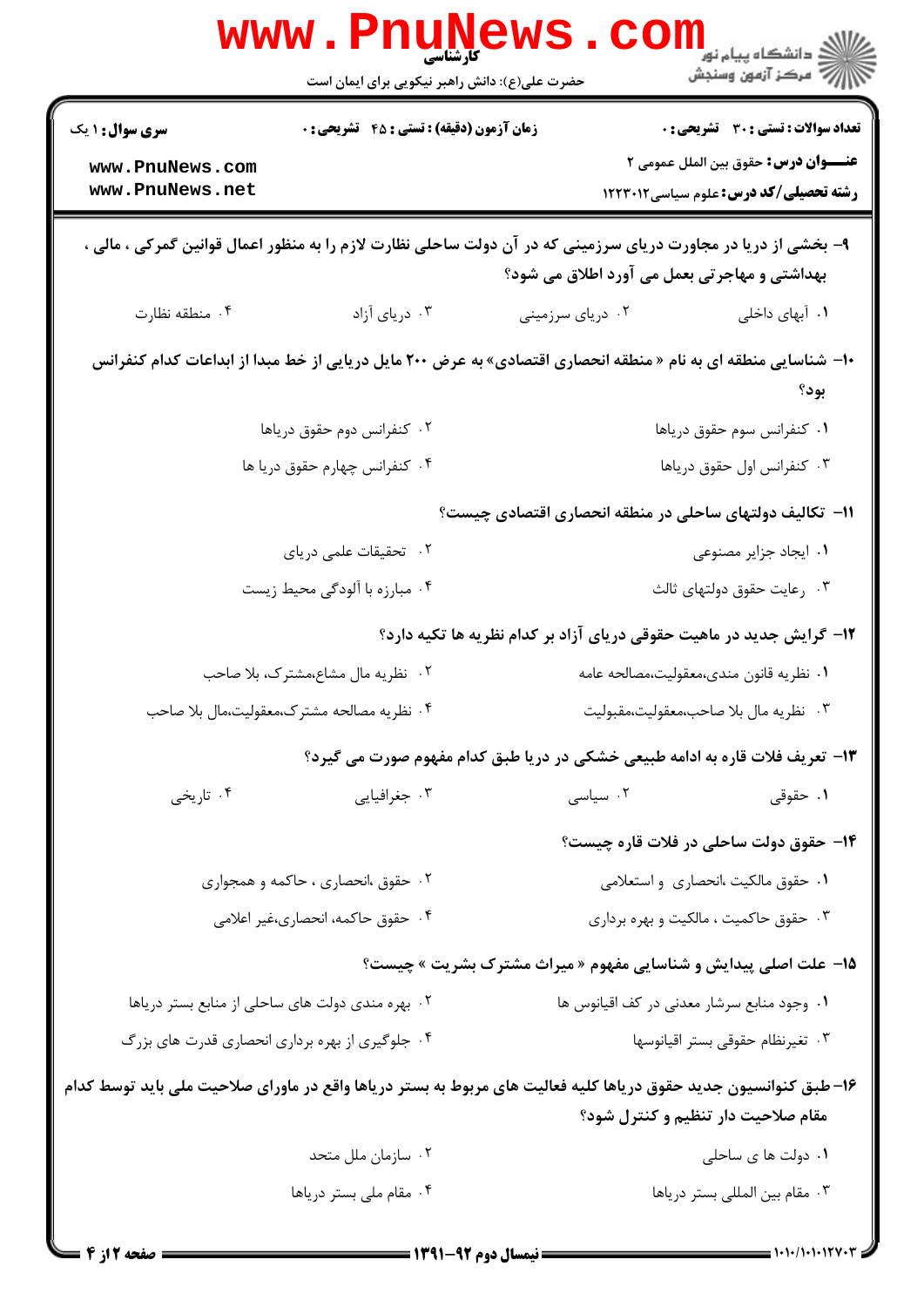| w w w                                                                                                            | ا <b>ULLY</b><br>کارشناسی<br>ڪ دانشڪاه پيام نور<br>ر <i>∕</i> = مرڪز آزمون وسنڊش<br>حضرت علی(ع): دانش راهبر نیکویی برای ایمان است                                                                                                                                                      |
|------------------------------------------------------------------------------------------------------------------|----------------------------------------------------------------------------------------------------------------------------------------------------------------------------------------------------------------------------------------------------------------------------------------|
| <b>زمان آزمون (دقیقه) : تستی : 45 تشریحی : 0</b><br><b>سری سوال : ۱ یک</b><br>www.PnuNews.com<br>www.PnuNews.net | <b>تعداد سوالات : تستي : 30 ٪ تشريحي : 0</b><br><b>عنـــوان درس:</b> حقوق بين الملل عمومي ٢<br><b>رشته تحصیلی/کد درس:</b> علوم سیاسی ۱۲۲۳۰۱۲                                                                                                                                           |
|                                                                                                                  | ۱۷- در قضیه « تنگه کورفو » رای دیوان بین المللی دادگستری چه بود؟<br>٠١ ديوان انگليس مسؤل خسارت حاصل از انفجار مين ها تشخيص داد<br>٠٢ ديوان آلباني را مسؤل خسارت حاصل از انفجارمين ها تشخيص داد                                                                                         |
|                                                                                                                  | ۰۳ محکومیت آنان در پاک کردن تنگه از مین ها<br>۰۴ محکومیت آنان در پاک نکردن تنگه از مین ها                                                                                                                                                                                              |
| ۰۲ کنوانسیون بهداشت ۱۹۱۹<br>۰۴ کنوانسیون ایبرو- امریکن۱۹۲۶                                                       | ۱۸– اولین کنوانسیون بعد از جنگ جهانی اول،در زمینه حقوق هوایی در کدام گزینه آمده است؟<br>۰۱ کنوانسیون پاریس ۱۹۱۹<br>۰۳ کنوانسیون پان-امریکن۱۹۲۸                                                                                                                                         |
| ۰۲ شورای اقتصادی و اجتماعی<br>۰۴ سازمان هواپیمایی بین المللی کشوری                                               | 19- عبارت « ایکائو » به کدام سازمان اشاره دارد؟<br>٠١ سازمان بين المللي خاروبار<br>۰۳ دیوان بین المللی دادگستری                                                                                                                                                                        |
|                                                                                                                  | +۲-۔ کنوانسیون ۱۹۷۱ مونترال از کنوانسیون امنیتی هواپیمایی راجع به چه موضوعی بود؟<br>۰۱ جلوگیری از جرایم وبرخی اعمال ودرگیری در هواپیما<br>۰۲ جلوگیری از اعما ل غیر قانونی علیه امنیت هواپیمایی کشوری<br>۰۳ جلوگیری از تصرف غیر قانونی هواپیما<br>۰۴ جلوگیری از فروش غیر قانونی هواپیما |
|                                                                                                                  | <b>۲۱</b> - در مرحله دوم شکل گیری قواعد حقوق فضا چه اقداماتی صورت گرفت؟<br>۰۱ صدور قطعنامه های مجمع عمومی سازمان ملل متحد<br>۰۲ انعقاد پنج معاهده از جانب مجمع عمومی سازمان ملل متحد<br>۰۳ خصوصی سازی فعالیت های فضایی<br>۰۴ دوره رکود قانونگذاری فضایی                                |
| ۰۴ اصل حاكميت قانون<br>۰۳ اصل آزادی فضا<br>۰۴ دولت متصرف<br>۰۳ سازمان هواپیمایی                                  | ۲۲- اصل حاکم بر قلمرو فضایی چیست؟<br>٠٢ اصل امتناع<br>۰۱ اصل ارتفاق<br>۲۳– طبق کنوانسیون ۱۹۶۷ و کنوانسیون ۱۴ ژانویه ۱۹۵۷ هر وسیله فضایی متعلق به کدامیک از گزینه های زیر می باشد؟<br>۰۲ سازمان ملل متحد<br>٠١. دولت محل ثبت                                                            |

 $= 1.1 - 11.1 + 174$